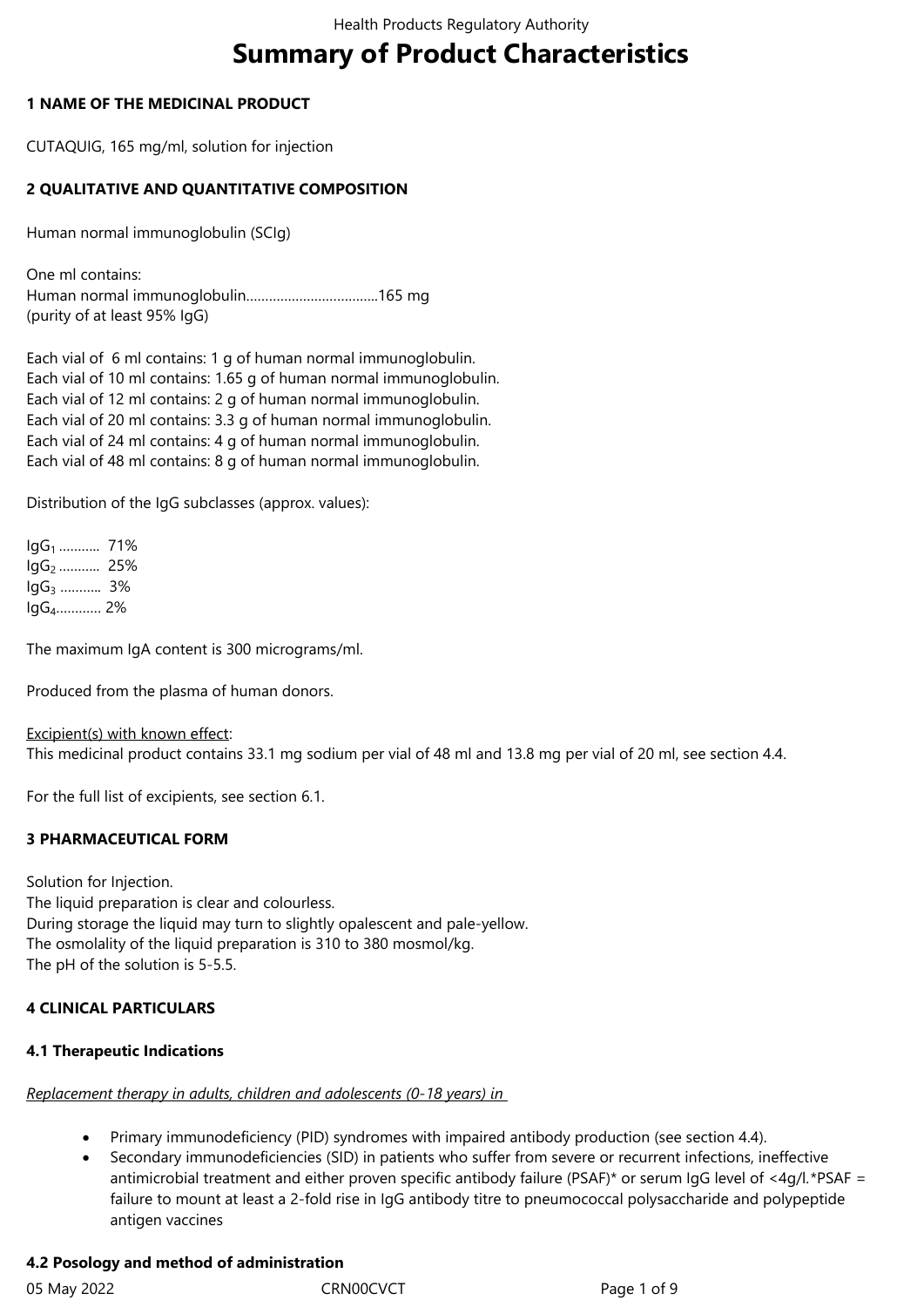Replacement therapy should be initiated and monitored under the supervision of a physician experienced in the treatment of immunodeficiency.

#### **Posology**

The dose and dose regimen are dependent on the indication.

#### *Replacement therapy*

The medicinal product should be administered via the subcutaneous route.

In replacement therapy, the dose may need to be individualised for each patient dependent on the pharmacokinetic and clinical response.

Cutaquig can be administered at regular intervals from daily up to every other week.

The following dose regimens are given as a guideline.

#### *Replacement therapy in primary immunodeficiency syndromes (as defined in 4.1)*

The dose regimen should achieve a trough level of IgG (measured before the next infusion) of at least 5 to 6 g/l and aim to be within the reference interval of serum IgG for age. A loading dose of at least 0.2 to 0.5 g/kg (1.2 to 3.0 ml/kg) body weight may be required. This may need to be divided over several days, with a maximal daily dose of 0.1 to 0.15 g/kg.

After steady state IgG levels have been attained, maintenance doses are administered at repeated intervals to reach a cumulative monthly dose of the order of 0.4-0.8 g/kg (2.4 to 4.8 ml/kg). Each single dose may need to be injected at different anatomic sites.

Trough levels should be measured and assessed in conjunction with the incidence of infection. To reduce the rate of infection, it may be necessary to increase the dose and aim for higher trough levels.

#### *Replacement therapy in secondary immunodeficiencies (as defined in 4.1.)*

The recommended dose administered at repeated intervals (approximately once per week) is to reach a cumulative monthly dose of the order of 0.2-0.4 g/kg (1.2 – 2.4 ml/kg). Each single dose may need to be injected at different anatomic sites.

IgG trough levels should be measured and assessed in conjunction with the incidence of infection. Dose should be adjusted as necessary to achieve optimal protection against infections, an increase may be necessary in patients with persisting infection; a dose decrease can be considered when the patient remains infection free.

#### *Paediatric population*

The posology in children and adolescents (0-18 years) is not different to that of adults as the posology for each indication is given by body weight and adjusted to the clinical outcome in replacement therapy indications.

Cutaquig was evaluated in 38 paediatric subjects (26 children [between 2 and <12 years of age] and 12 adolescents [between 12 and <16 years of age]) with primary immunodeficiency disease. No paediatric-specific dose requirements were necessary to achieve the desired serum IgG levels.

#### *Elderly population*

As the dose is given by body weight and adjusted to the clinical outcome of the above-mentioned conditions, the dose in the elderly population is not considered to be different from that in subjects 18 to 65 years of age. In the clinical trial Cutaquig was evaluated in 3 patients older than 65 years. No specific dose-requirements were necessary to achieve the desired serum IgG levels.

#### Method of administration

For subcutaneous use only.

Subcutaneous infusion for home treatment should be initiated and monitored by a health care professional experienced in the guidance of patients for home treatment. The patient and/or a caregiver must be instructed in the use of the infusion device, the infusion techniques, aseptic handling technique, the keeping of a treatment diary, recognition of and measures to be taken in case of severe adverse reactions.

Cutaquig may be injected into sites such as abdomen, thigh, upper arm, and lateral hip.

#### Infusion rate

Adjustment of the infusion rate and infusion volume per site is based on subject tolerability.

05 May 2022 CRN00CVCT CRNOCT Page 2 of 9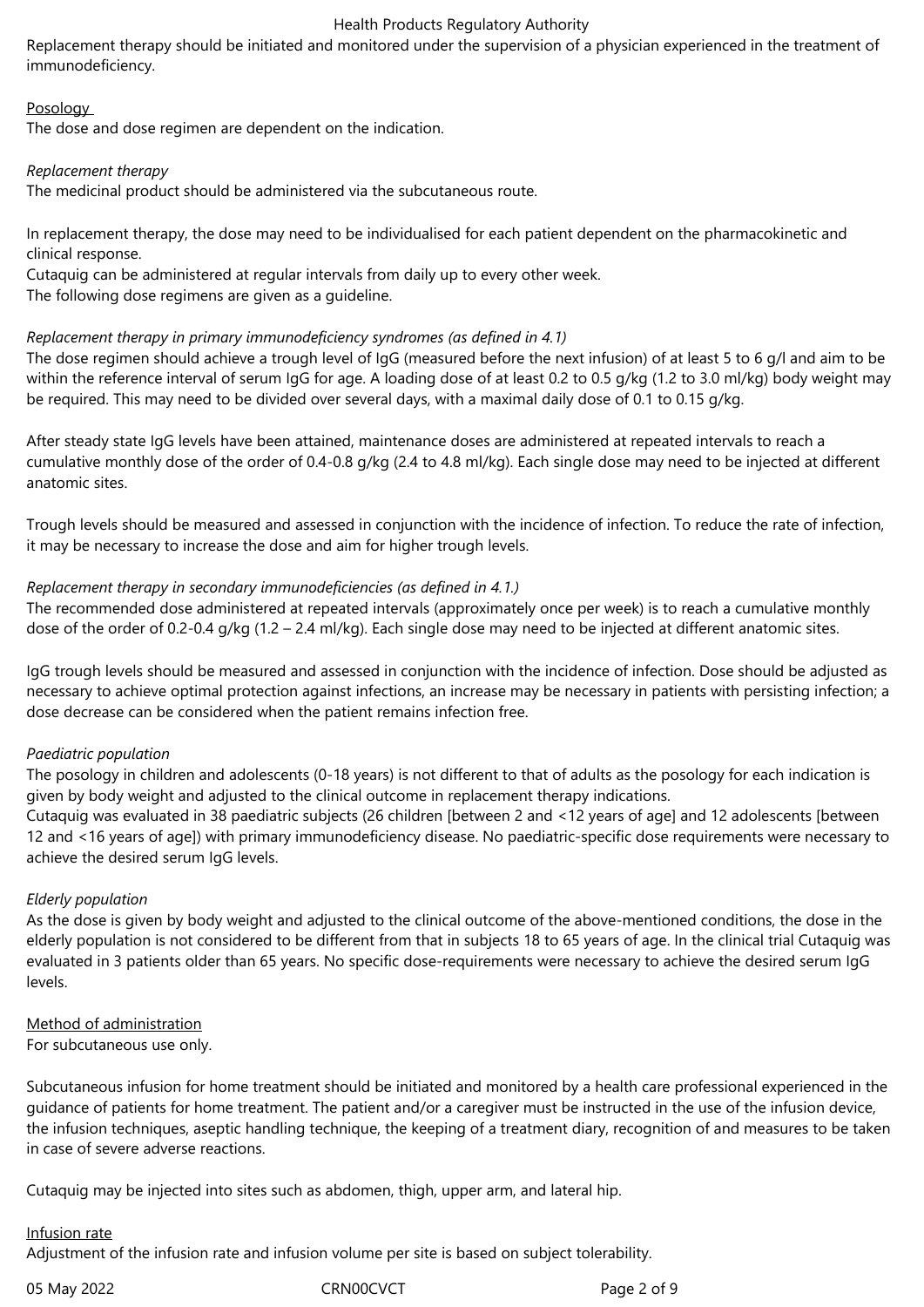It is recommended to use an initial administration rate of 15 ml/h/site. From infusion 7 on, if well tolerated (see section 4.4), the infusion rate can be gradually increased to 25 ml/h/site.

Recommended infusion rate per hour for all sites combined: 30 ml/h for first 6 infusions, then gradually increase to 50 ml/h and, if well tolerated to 80 ml/h.

More than one infusion device can be used simultaneously.

## Infusion volume per site

The amount of product infused into a particular site varies. In infants and children, infusion site may be changed every 5-15 ml. In adults doses over 30 ml may be divided according to patient preference. There is no limit to the number of infusion sites. Infusion sites should be at least 5 cm apart.

# **4.3 Contraindications**

Hypersensitivity to the active substance or to any of the excipients listed in section 6.1 (see section 4.4)*.*  Cutaquig must not be given intravascularly.

It must also not be administered intramuscularly in case of severe thrombocytopenia and in other disorders of haemostasis.

# **4.4 Special warnings and precautions for use**

It is strongly recommended that every time that Cutaquig is administered to a patient, the name and batch number of the product are recorded in order to maintain a link between the patient and the batch of the product.

This medicinal product contains maximally 90 mg of maltose per ml as an excipient. The interference of maltose in blood glucose assays may result in falsely elevated glucose readings and, consequently, in the inappropriate administration of insulin, resulting in life threatening hypoglycaemia and death. Also, cases of true hypoglycaemia may go untreated if the hypoglycaemic state is masked by falsely elevated glucose readings (see Section 4.5). For acute renal failure see below.

Cutaquig is for subcutaneous use only. If Cutaquig is accidentally administered into a blood vessel patients could develop shock.

The recommended infusion rate given under section 4.2 must be closely followed. Patients must be closely monitored and carefully observed for any symptoms throughout the infusion period.

Certain adverse reactions may occur more frequently in patients who receive human normal immunoglobulin for the first time or, in rare cases, when the human normal immunoglobulin product is switched or when there has been a long interval since the previous infusion.

Potential complications can often be avoided by:

- initially injecting the product slowly (see section 4.2).
- ensuring that patients are carefully monitored for any symptoms throughout the infusion period. In particular, patients naïve to human normal immunoglobulin, patients switched from an alternative immunoglobulin product or when there has been a long interval since the previous infusion should be monitored during the first infusion and for the first hour after the first infusion, in order to detect potential adverse signs.

All other patients should be observed for at least 20 minutes after administration.

In case of adverse reaction, either the rate of administration must be reduced or the infusion stopped. Suspicion of allergic or anaphylactic type reactions requires immediate discontinuation of the injection. The treatment required depends on the nature and severity of the adverse reaction.

In case of shock, standard medical treatment for shock should be implemented.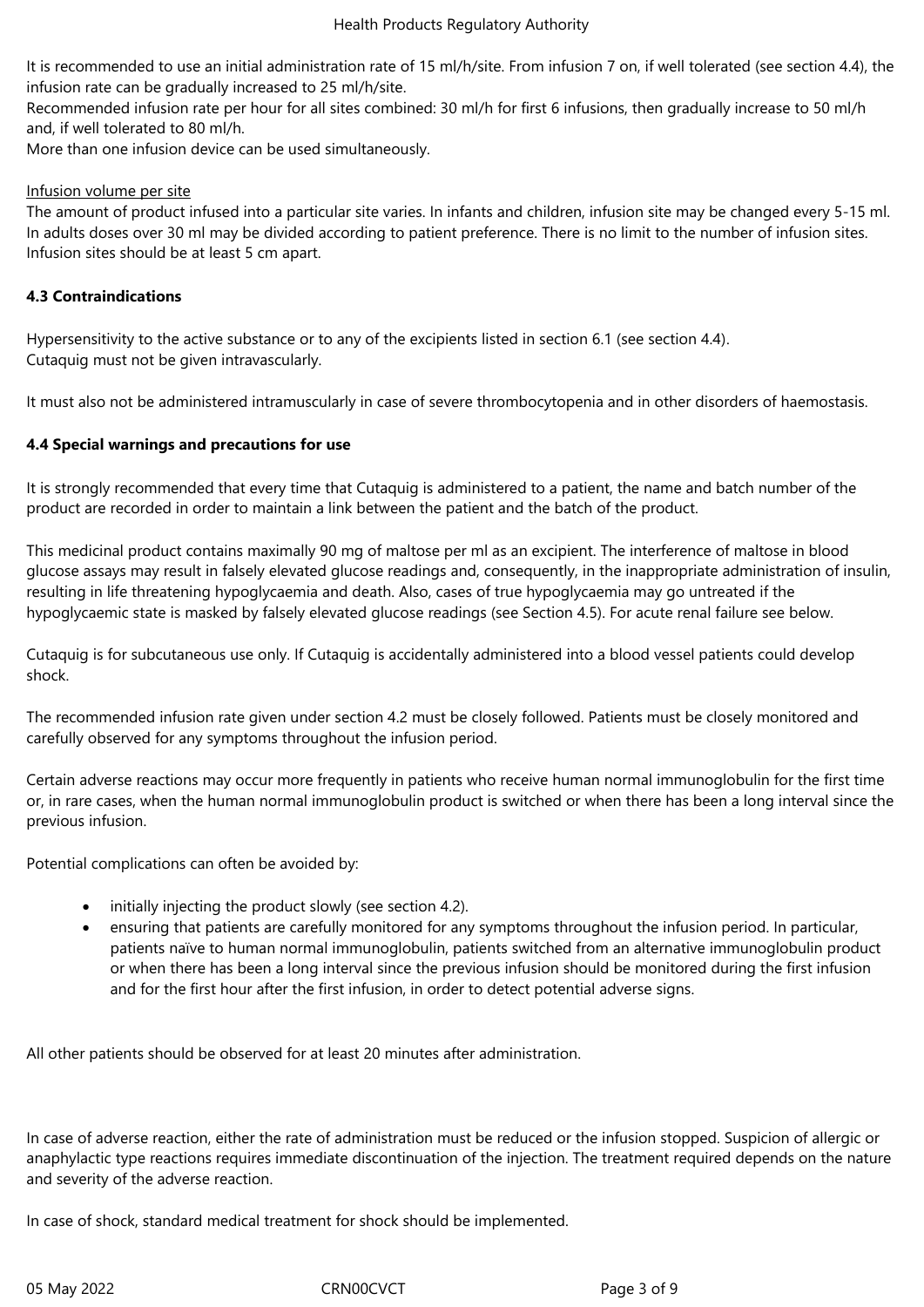## **Hypersensitivity**

True allergic reactions are rare. They can particularly occur in patients with anti-IgA antibodies who should be treated with particular caution. Patients with anti-IgA antibodies, in whom treatment with subcutaneous IgG products remains the only option, should be treated with Cutaquig only under close medical supervision.

Rarely, human normal immunoglobulin can induce a fall in blood pressure with anaphylactic reaction, even in patients who had tolerated previous treatment with human normal immunoglobulin.

## Thromboembolism

Arterial and venous thromboembolic events including myocardial infarction, stroke, deep venous thrombosis and pulmonary embolism have been associated with the use of immunoglobulins. Patients should be sufficiently hydrated before use of immunoglobulins. Caution should be exercised in patients with preexisting risk factors for thrombotic events (such as advanced age, hypertension, diabetes mellitus and a history of vascular disease or thrombotic episodes, patients with acquired or inherited thrombophilic disorders, patients with prolonged periods of immobilization, severely hypovolemic patients, patients with diseases which increase blood viscosity).

Patients should be informed about first symptoms of thromboembolic events including shortness of breath, pain and swelling of a limb, focal neurological deficits and chest pain and should be advised to contact their physician immediately upon onset of symptoms.

#### Aseptic Meningitis Syndrome (AMS)

Aseptic meningitis syndrome has been reported to occur in association with subcutaneous immunoglobulin treatment; the symptoms usually begin within several hours to 2 days following treatment. Discontinuation of immunoglobulin treatment may result in remission of AMS within several days without sequelae.

Patients should be informed about first symptoms which encompass severe headache, neck stiffness, drowsiness, fever, photophobia, nausea, and vomiting.

#### Renal dysfunction/failure

Severe renal adverse reactions have been reported in patients receiving immune globulin treatment, particularly those products containing sucrose (Cutaquig does not contain sucrose). These include acute renal failure, acute tubular necrosis, proximal tubular nephropathy and osmotic nephrosis. Factors that increase the risk of renal complications include, but are not limited to preexisting renal insufficiency, diabetes mellitus, hypovolemia, concomitant nephrotoxic medicinal products, age over 65, sepsis, hyperviscosity and paraproteinemia.

#### Hemolysis

IgG products can contain blood group antibodies that may act as hemolysins and induce in vivo coating of red blood cells (RBCs) with immunoglobulin, causing a positive direct antiglobulin (Coombs') test result and, rarely, may cause haemolysis. Monitor Immunoglobulin product recipients for clinical signs and symptoms of hemolysis.

#### Sodium content

This medicinal product contains 33.1 mg sodium per vial of 48 ml and 13.8 mg per vial of 20 ml, equivalent to 1.7% and 0.7%, respectively of the WHO recommended maximum daily intake of 2 g sodium for an adult.

#### Interference with serological testing

After injection of immunoglobulin the transitory rise of the various passively transferred antibodies in the patient's blood may result in misleading positive results in serological testing.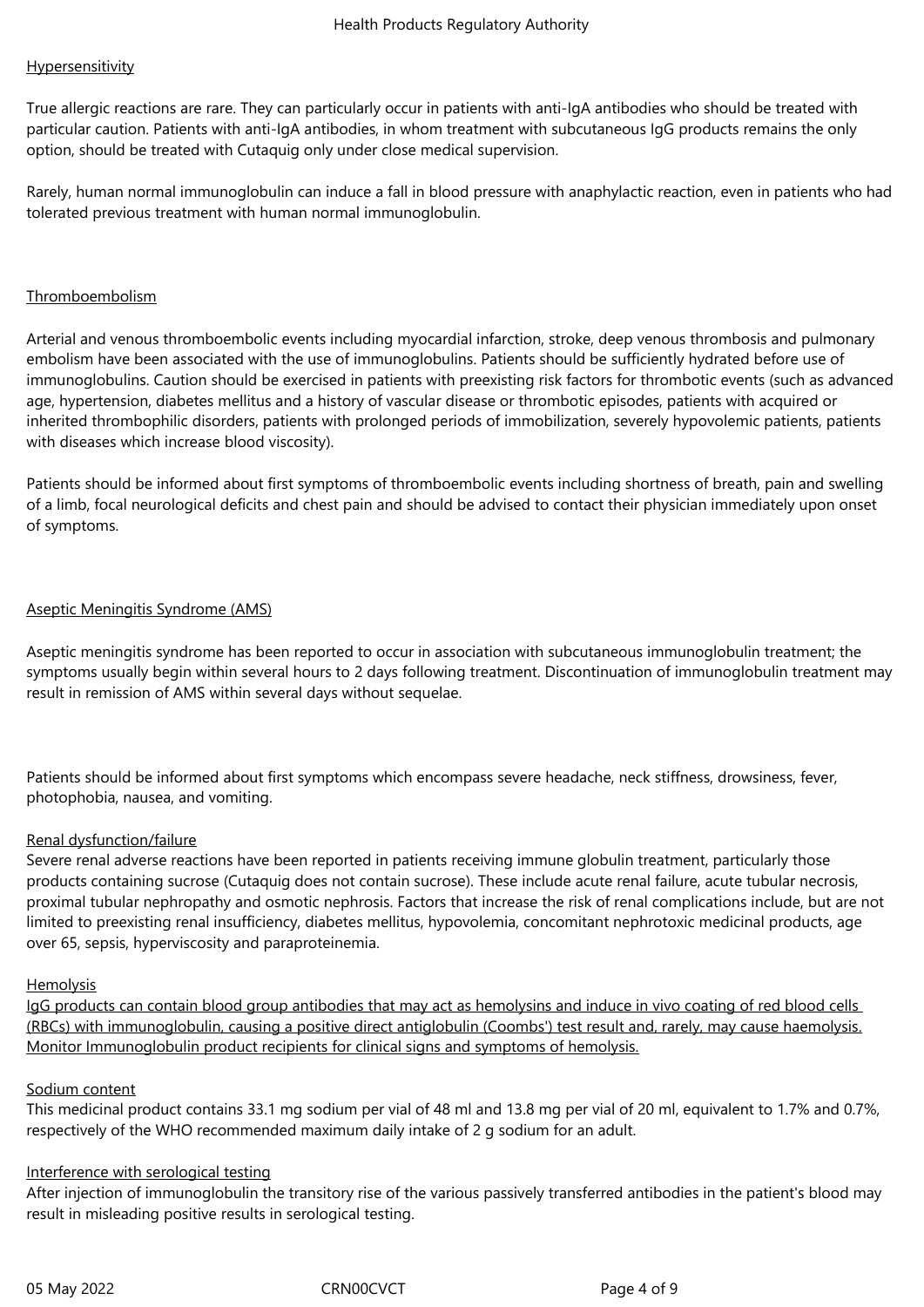Passive transmission of antibodies to erythrocyte antigens, e.g. A, B, D may interfere with some serological tests for red cell antibodies for example the direct antiglobulin test (DAT, direct Coombs' test).

## Transmissible agents

Standard measures to prevent infections resulting from the use of medicinal products prepared from human blood or plasma include selection of donors, screening of individual donations and plasma pools for specific markers of infection and the inclusion of effective manufacturing steps for inactivation/removal of viruses. Despite this, when medicinal products prepared from human blood or plasma are administered, the possibility of transmitting infective agents cannot be totally excluded. This also applies to unknown or emerging viruses and other pathogens.

The measures taken are considered effective for enveloped viruses such as human immunodeficiency virus (HIV), hepatitis B virus (HBV) and hepatitis C virus (HCV).

The measures taken may be of limited value against non-enveloped viruses such as hepatitis A virus (HAV) and parvovirus B19.

There is a reassuring clinical experience regarding the lack of hepatitis A or parvovirus B19 transmission with immunoglobulins and it is also assumed that the antibody content makes an important contribution to the viral safety.

#### Paediatric population

The listed warnings and precautions apply both to adults and children.

## **4.5 Interaction with other medicinal products and other forms of interactions**

#### Live attenuated virus vaccines

Immunoglobulin administration may impair for a period of at least 6 weeks and up to 3 months the efficacy of live attenuated virus vaccines such as measles*,* rubella, mumps and varicella. After administration of this medicinal product, an interval of 3 months should elapse before vaccination with live attenuated virus vaccines. In the case of measles, this impairment may persist for up to 1 year.

Therefore, patients receiving measles vaccine should have their antibody status checked.

#### Blood glucose testing

Cutaquigcontains maltose which can be misinterpreted as glucose by certain types of blood glucose testing systems. Due to the potential for falsely elevated glucose readings, only testing systems that are glucose-specific should be used to test or monitor blood glucose levels in diabetic patients.

#### Paediatric population

The listed interactions apply both to adults and children.

# **4.6 Fertility, pregnancy and lactation**

#### **Pregnancy**

The safety of this medicinal product for use in human pregnancy has not been established in controlled clinical trials and therefore should only be given with caution to pregnant women and breast-feeding mothers. Immunoglobulin products have been shown to cross the placenta, increasingly during the third trimester. Clinical experience with immunoglobulins suggests that no harmful effects on the course of pregnancy, or on the foetus and the neonate are to be expected.

#### Breast-feeding

Immunoglobulins are excreted into the milk and may contribute to protecting the neonate from pathogens which have a mucosal portal of entry.

#### Fertility

Clinical experience with immunoglobulins suggests that no harmful effects on fertility are to be expected.

#### **4.7 Effects on ability to drive and use machines**

The ability to drive and operate machines may be impaired by some adverse reactions associated with Cutaquig. Patients who experience adverse reactions during treatment should wait for these to resolve before driving or operating machines.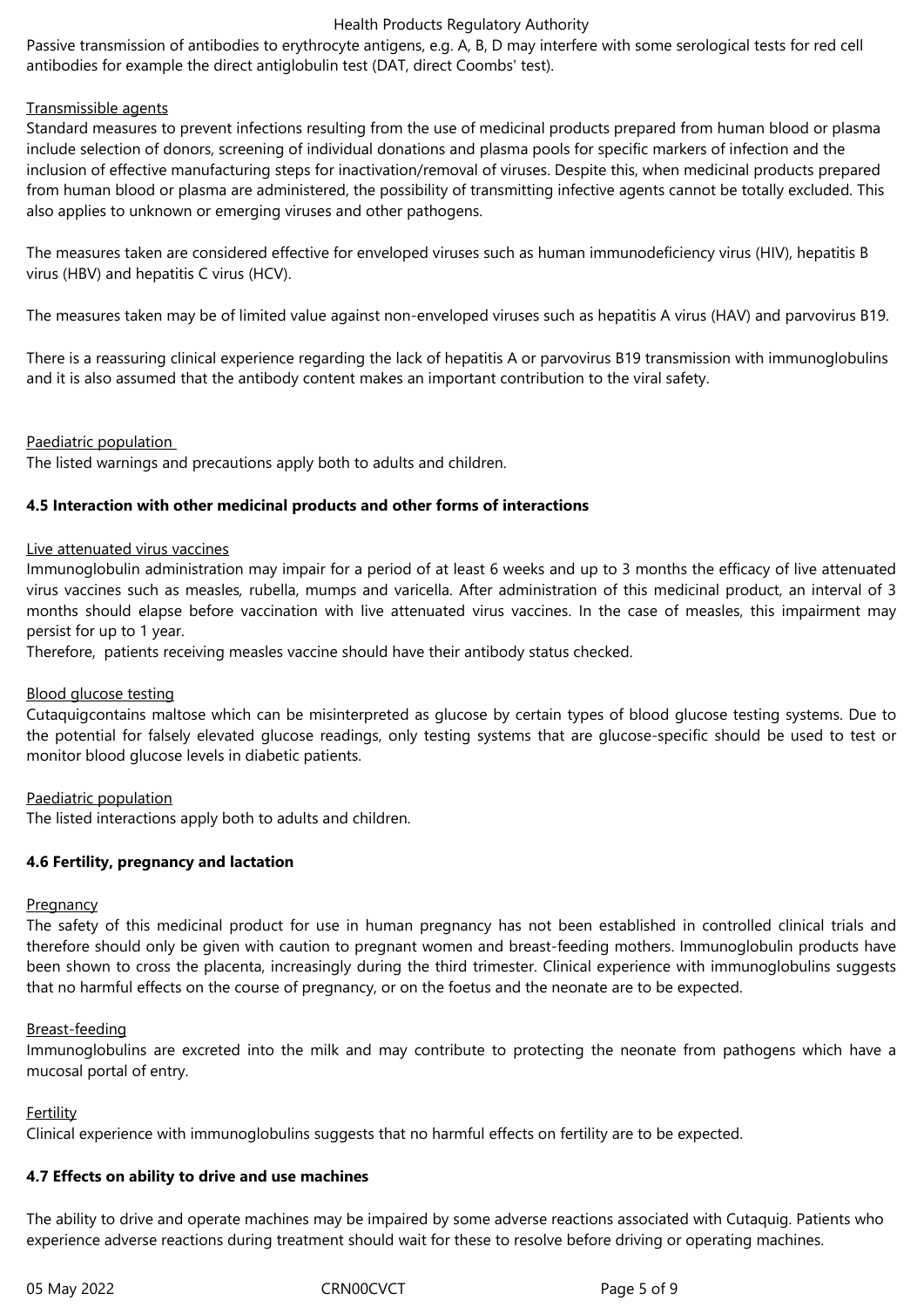# **4.8 Undesirable effects**

#### Summary of the safety profile

Adverse reactions such as chills, headache, dizziness, fever, vomiting, allergic reactions, nausea, arthralgia, low blood pressure and moderate low back pain may occur occasionally.

Rarely human normal immunoglobulins may cause a sudden fall in blood pressure and, in isolated cases, anaphylactic shock, even when the patient has shown no hypersensitivity to previous administration.

Local reactions at infusion sites: swelling, soreness, redness, induration, local heat, itching, bruising and rash, may frequently occur. These reactions normally decrease in frequency with ongoing treatment.

For safety information with respect to transmissible agents, see section 4.4.

## Tabulated list of adverse reactions

Clinical safety data are based on the pivotal Phase III open-label, single-arm, prospective, multicentre study of Cutaquig in subjects with PID, previously treated with IVIG for at least 6 months. This study was conducted in Europe and North America. In this study, the safety of Cutaquig was evaluated in 75 subjects. A total of 4462 Cutaquig infusions were administered. The table presented below is according to the MedDRA system organ classification (SOC and Preferred Term Level).

Frequencies per patient have been evaluated according to the following convention: Very common (≥1/10); common (≥1/100 to <1/10); uncommon (≥1/1,000 to <1/100); rare (≥1/10,000 to <1/1,000); very rare (<1/10,000), not known (cannot be estimated from the available data).

Within each frequency grouping, adverse reactions are presented in order of decreasing seriousness.

Frequency of Adverse Reactions (ADRs) per subject and per infusion in the clinical study with Cutaquig:

| <b>MedDRA System Organ Class (SOC)</b>               | <b>Adverse reaction</b> | Frequency/infusion | Frequency/subject |
|------------------------------------------------------|-------------------------|--------------------|-------------------|
| Nervous system disorders                             | Headache                | Rare               | Common            |
| Gastrointestinal disorders                           | Abdominal distension    | Rare               | Common            |
|                                                      | Abdominal pain          | Rare               | Common            |
|                                                      | Vomiting                | Rare               | Common            |
| Musculoskeletal and connective tissue disorders      | Myalgia                 | Rare               | Common            |
| General disorders and administration site conditions | Injection site reaction | Very common        | Very common       |
|                                                      | Pyrexia                 | Rare               | Common            |
| Investigations                                       | Coombs test positive    | Rare               | Common            |
|                                                      | Free hemoglobin present | Rare               | Common            |
|                                                      | Haptoglobin decreased   | Rare               | Common            |

The following adverse reactions have been identified during post-approval use of Cutaquig. Because these adverse reactions are reported voluntarily from a population of uncertain size, it is not always possible to reliably estimate their frequency or establish a causal relationship to drug exposure.

| MedDRA System Organ Class (SOC) according to the sequence:   Adverse reaction (PT) |                  |
|------------------------------------------------------------------------------------|------------------|
| Nervous system disorders                                                           | <b>Dizziness</b> |
| Gastrointestinal disorders                                                         | Nausea           |
| Skin and subcutaneous tissue disorders                                             | Pruritus         |
| General disorders and administration site conditions:                              | Fatigue          |

The following additional adverse reactions have been reported during post approval use of subcutaneous immunoglobulin products: face oedema, tremor, pallor, bronchospasm, dyspnoea, cough, diarrhoea, urticaria, rash, flushing, feeling hot, feeling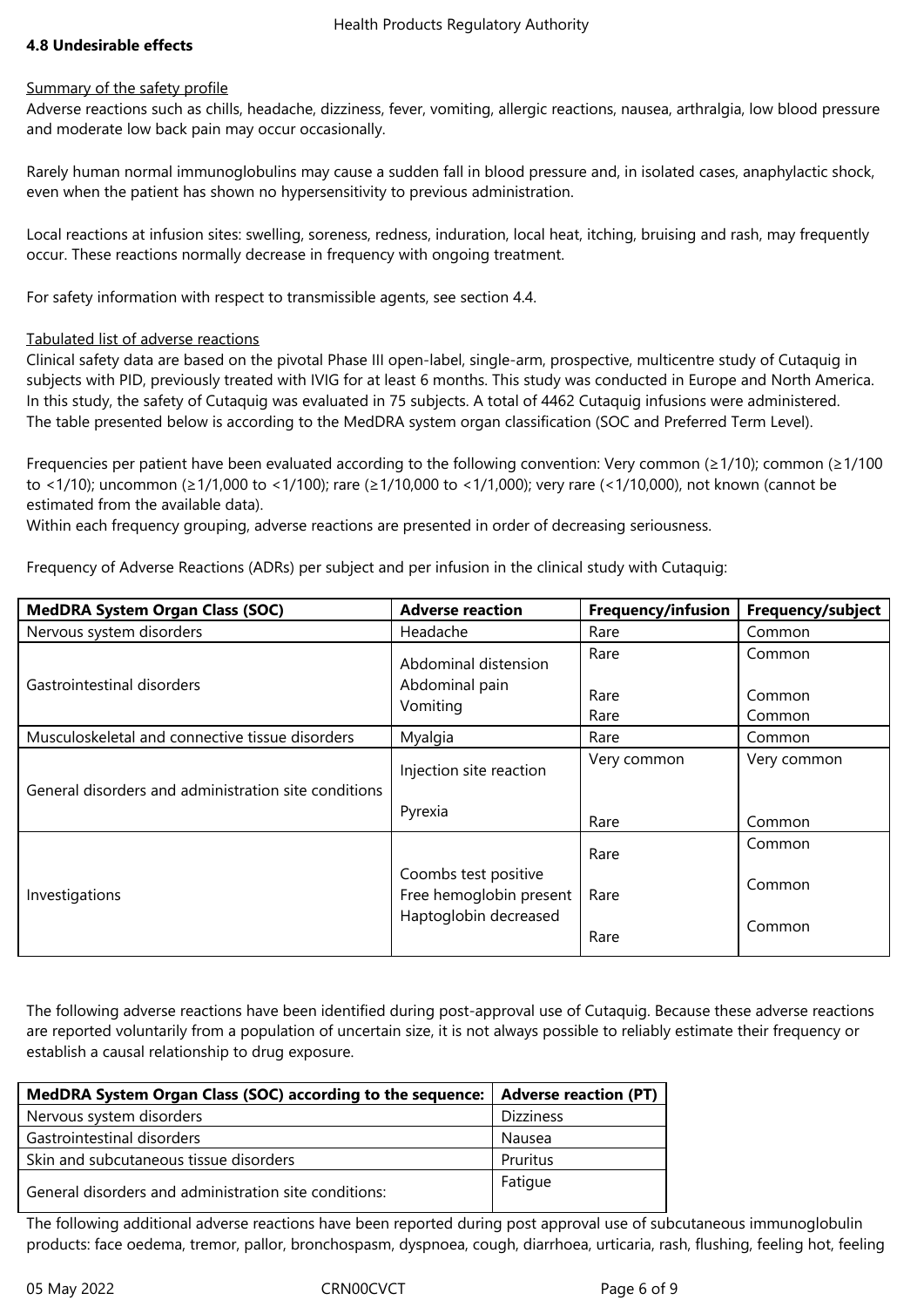## Paediatric population

Frequency, type and severity of adverse reactions in children are expected to be the same as in adults.

## Reporting of suspected adverse reactions

Reporting suspected adverse reactions after authorisation of the medicinal product is important. It allows continued monitoring of the benefit/risk balance of the medicinal product. Healthcare professionals are asked to report any suspected adverse reactions via:

HPRA Pharmacovigilance Earlsfort Terrace IRL – Dublin 2 Tel: +353 1 6764971 Fax: +353 1 6762517 Website: www.hpra.ie e-mail: medsafety@hpra.ie

#### **4.9 Over[dose](http://www.hpra.ie/)**

Consequences of an overdose are not known.

## **5 PHARMACOLOGICAL PROPERTIES**

#### **5.1 Pharmacodynamic properties**

Pharmacotherapeutic group: immune sera and immunoglobulins: immunoglobulins, normal human, for extravascular administration, ATC code: J06BA01.

Human normal immunoglobulin contains mainly immunoglobulin G (IgG) with a broad spectrum of antibodies against infectious agents.

Human normal immunoglobulin contains the IgG antibodies present in the normal population. It is usually prepared from pooled plasma from not fewer than 1000 donations. It has a distribution of immunoglobulin G subclasses closely proportional to that in native human plasma. Adequate doses of this medicinal product may restore abnormally low immunoglobulin G levels to the normal range.

In a clinical trial a total of 75 subjects with primary immune deficiency syndromes were treated with Cutaquig during up to 64 weeks. The mean dose administered each week per patient was 0.187 g/kg in adult patients, 0.150 g/kg in young children, 0.164 g/kg in older children and 0.170 g/kg in adolescents. Subjects received a total of 4462 weekly Cutaquig infusions. No serious bacterial infections were reported neither during the wash-in/wash-out period nor during the efficacy period in subjects receiving Cutaquig within the clinical study.

#### Paediatric population

No differences were seen in the pharmacodynamic properties between adult and paediatric patients.

#### **5.2 Pharmacokinetic properties**

In a clinical Phase III trial, a pharmacokinetic (PK) sub-study was conducted in 37 PID subjects. Blood samples for PK study were collected prior to switching to Cutaquig (IVIG profile: PK<sub>IV</sub>), after the 11th infusion of Cutaquig (first SC profile: PK<sub>SC1</sub>) and after the 28th infusion of Cutaquig (second SC profile: PK<sub>SC2</sub>). The objective of the PK sub-study was to compare the AUCs following the IV and SC administration, using a dose correction factor (DCF) of 1.5. By means of a population PK model PK parameter were estimated and simulations were performed.

#### Absorption and distribution

Following subcutaneous administration of Cutaquig, peak serum levels are achieved after approximately 2 days.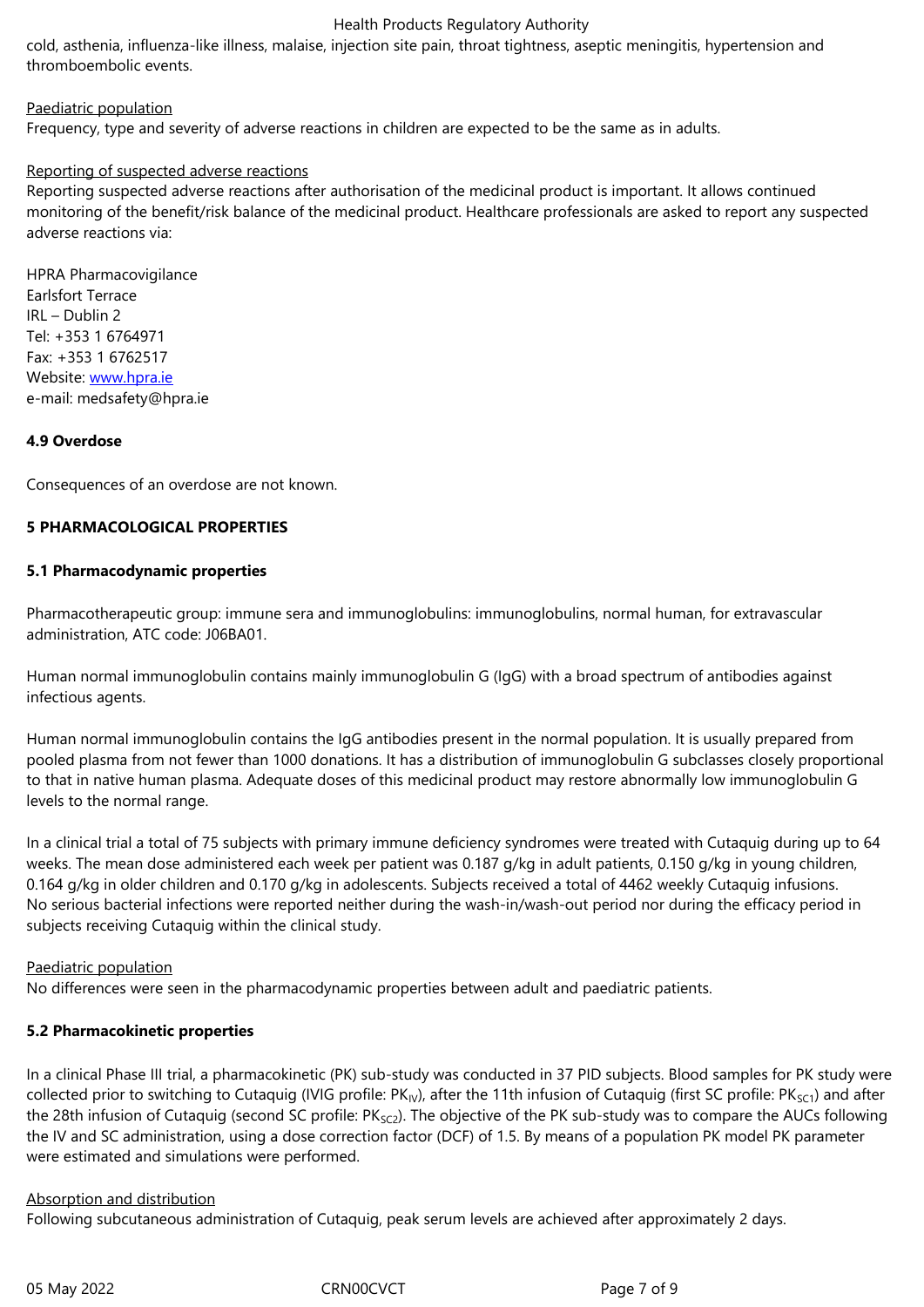Due to gradual absorption, SCIG administration leads to flatter profiles and lower fluctuations at steady state compared to IVIG treatment: Mean Cmax was lower after SCIG (13.2±3.4 g/l and 13.5±3.7 g/l for PK<sub>SC1</sub> and PK<sub>SC2</sub>, respectively) compared to the end of infusion level after IVIG treatment (18.0±4.5 g/l). Correspondingly, mean serum IgG and IgG subclass trough levels were higher after SC treatment (11.5 and 11.7 g/l for  $PK_{SC1}$  and  $PK_{SC2}$ , respectively; the overall range from 6.5 to 18.9 g/l compared with that at the end of the IVIG period (10.1 g/l; range: 6.5 g/L to 14.3 g/l).

SC bioavailability was calculated to be 75% corresponding to a dose correction factor of 1.3 for achievement of equal AUC exposure after body weight based SCIG compared to IVIG treatment.

The PK-based modeling and simulation performed on the data from the clinical study with weekly Cutaquig dosing, indicated that body weight-adjusted dosing without a DCF for the lower SC bioavailability would suffice to maintain systemic IgG exposure in the therapeutic range, for dose intervals up to 1 week, including more frequently than once a week (e.g. daily) administrations.

Longer dose intervals (esp. at lower IgG baseline levels) increase the risk of falling below IgG trough levels of 5 g/l. *Example: Assuming an IgG baseline level of 4.0 g/l and a dose conversion factor of 1.0 from IVIG to SCIG treatment, the fraction of patients falling below IgG trough level of 5 g/l was predicted to increase to 4 % at a dose interval of 2 weeks compared to 1.4 % at dose intervals ≤ Q1W.*

#### **Elimination**

IgG and IgG-complexes are broken down in cells of the reticuloendothelial system. Median half–life of IgG after Cutaquig administration in PID subjects was estimated to be  $\sim$  16 (9.2-36.3) days, as calculated in population PK model, assuming zero endogenous production of IgG.

## Paediatric population

No clinically relevant differences were seen in the pharmacokinetic parameters between adult and pediatric PID study patients.

The PK-based modeling and simulation performed on the data from the clinical study with weekly Cutaquig dosing, indicates that body weight-adjusted dosing will suffice to maintain systemic IgG exposure in the therapeutic range irrespective of age.

## **5.3 Preclinical safety data**

Immunoglobulins are normal constituents of human plasma. Non-clinical data reveal no special hazard for humans based on conventional non-clinical studies on safety pharmacology and local tolerance. Since clinical experience provides no evidence for carcinogenic or mutagenic potential of immunoglobulins, no experimental studies in heterologous species were performed.

# **6 PHARMACEUTICAL PARTICULARS**

# **6.1 List of excipients**

Maltose, Polysorbate 80, Water for injections.

#### **6.2 Incompatibilities**

In the absence of compatibility studies, this medicinal product must not be mixed with other medicinal products.

# **6.3 Shelf life**

3 years Once a vial has been opened, the solution should be used immediately.

# **6.4 Special precautions for storage**

Store in a refrigerator (2°C – 8°C). Do not freeze. Keep the vial in the outer carton in order to protect from light. Within its shelf-life, the product may be stored at room temperature (do not store above 25°C) for up to 9 months without being refrigerated again during this period, and must be discarded if not used after this. For storage conditions after first opening of the medicinal product, see section 6.3.

# **6.5 Nature and contents of container**

05 May 2022 CRN00CVCT CRNOCT Page 8 of 9